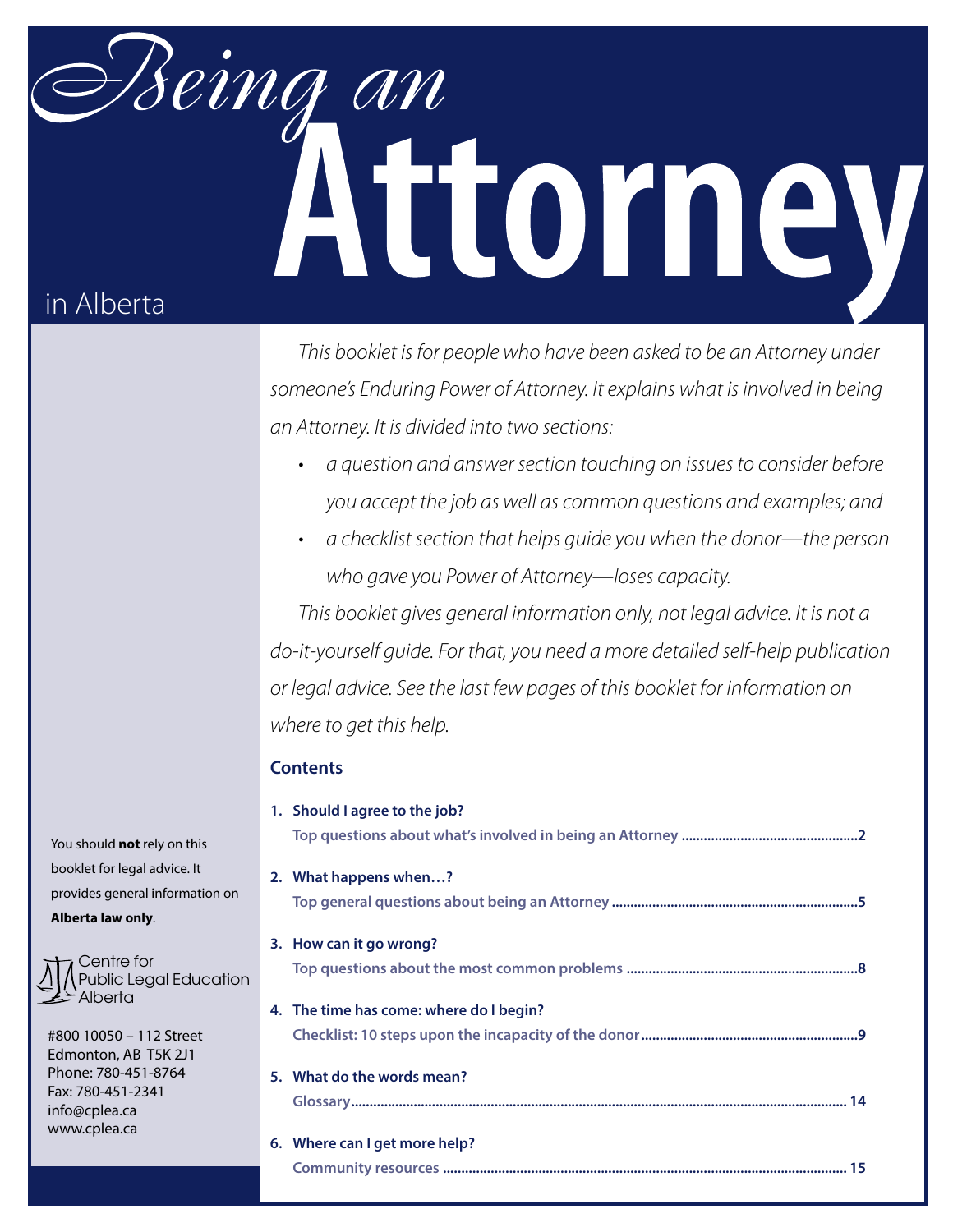# <span id="page-1-0"></span>**1. Should I agree to the job?**

**Top 10 questions about what's involved in being an Attorney** 

# **1.1**

#### **What is an Attorney?**

An Attorney is the person named in a Power of Attorney to carry out its directions. An Attorney has the right, while the donor—the person giving you Power of Attorney—is still alive, to act on behalf of the donor with respect to the donor's financial affairs, including debts. This can include paying bills, depositing and investing money, and even selling the donor's house. The Attorney is accountable to the donor. As a result, the Attorney must keep detailed financial records, and s/he may be called upon to review these records in front of a court or the donor's loved ones, so as to demonstrate that what s/he is doing is in the best interests of the donor.

An Attorney does **not** make decisions about health care – for that, one needs a separate document, called a Personal Directive.

Being named as an Attorney can be a big undertaking requiring a considerable amount of time, energy, and careful attention to detail. An Attorney can get help from friends and family members and also from a lawyer or accountant if necessary. However, the Attorney remains the person who is legally responsible.

If you agree to be an Attorney, you will be entrusted to handle the financial affairs of the donor, and you owe it to him or her to make sure you know what is required of you.

# **1.2**

#### **Who can be an Attorney?**

Any adult can be an Attorney. An Attorney does not have to be a lawyer.

Being an Attorney, however, can be a complex, difficult job. An Attorney is responsible for such things as:

- managing the donor's assets and debt for an indefinite amount of time;
- paying the donor's bills;
- preparing and submitting the donor's taxes;
- possibly maintaining trusts for children, and
- dealing with legal and accounting matters. Accordingly, an Attorney should:
- be honest and trustworthy;

be capable of doing the job (s/he does not need to be an expert, but s/he should at least be someone who does a good job of managing her or his own affairs); and

have the time and willingness to do the job. In addition, it is convenient if the Attorney lives in the same city, or at least the same province, as the donor. This factor, however, should not overshadow the above three criteria. A person who is trustworthy, capable, and willing is more suitable that someone who is not, even if s/he lives on the other side of the country.

# **1.3**

#### **How difficult is it to be an Attorney?**

Being named as an Attorney is a big undertaking requiring a considerable amount of time, energy, and careful attention to detail. It can also involve a significant amount of diplomacy.

The task can be fairly simple if the donor has little property and few financial obligations.

However, the job of Attorney may be considerably more complicated if:

- the donor owns a business;
- the donor has a lot of investments and debts;
- the donor has minor children; or

the Power of Attorney is challenged by someone. The amount of work involved will also depend on whether you are the sole Attorney or whether the donor has named one or more joint Attorneys with whom you will be working.

# **1.4**

#### **What exactly are the duties of an Attorney?**

In general, if you are appointed an Attorney, your responsibilities can be described as follows.

To act in the best interests of the donor. Under Alberta legislation, this also includes a duty to protect the donor's best interests.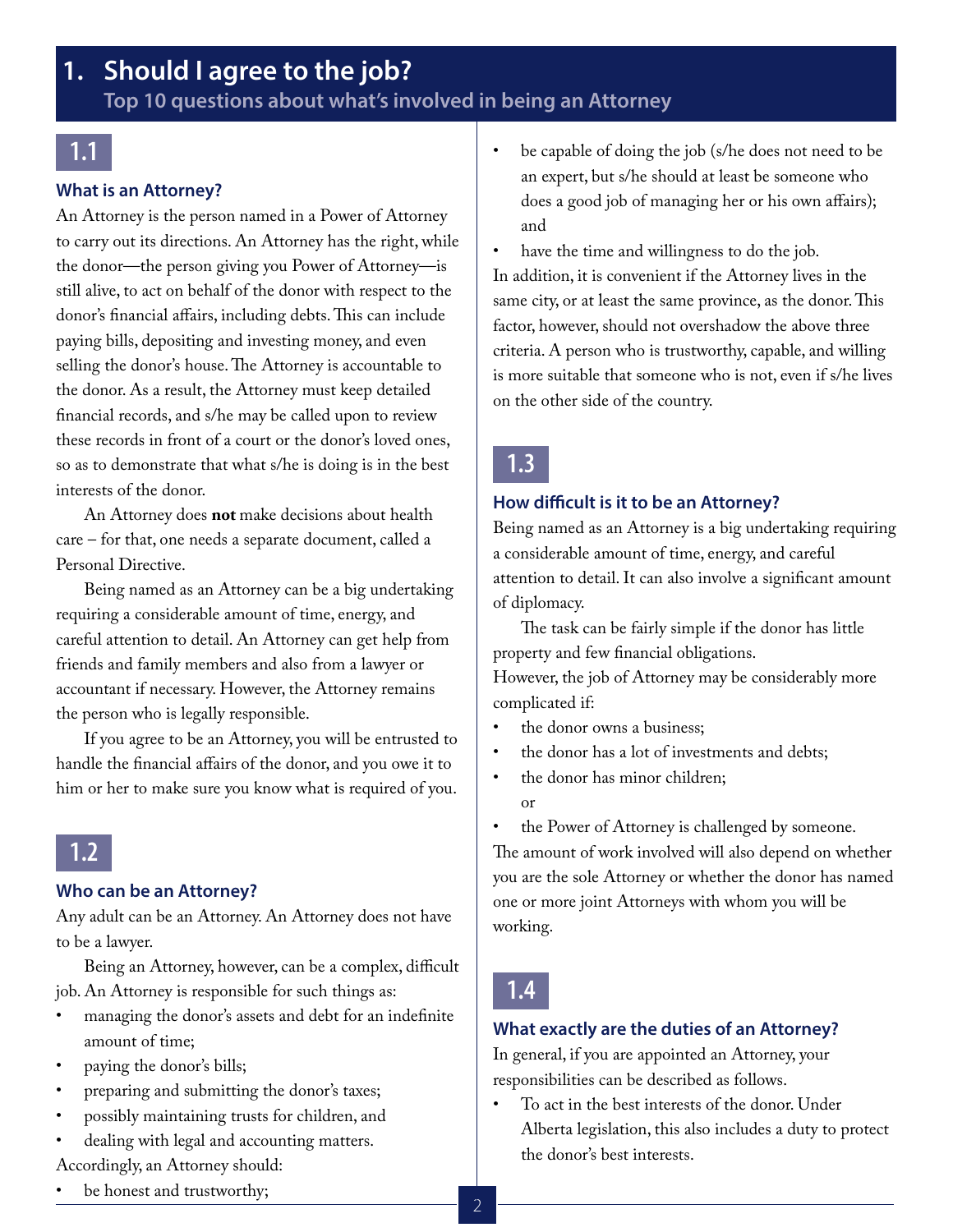- To consult with the donor, with those who take care of the donor, and with the donor's family and friends.
- To use the donor's assets first for the donor's support and care; then, if assets are available, for the support of the donor's dependants.
- In certain circumstances, an Attorney can make gifts or loans to relatives, and gifts to charity based on the donor's previous practice and intentions (but the Power of Attorney must specifically give this power).
- To obtain a copy of the donor's Will and information about the donor's assets and liabilities (others who have this information must provide it to you).
- To keep accounts and give an accounting when called upon to do so. This includes lists of:
	- assets as of the date of the Attorney's first transaction;
	- assets acquired and disposed of and the date and particulars of each transaction;
	- receipts and disbursements and the date and particulars of each transaction;
	- investments bought and sold and the date and particulars of each transaction;
	- liabilities as of the date of your first transaction;
	- liabilities incurred and paid and the date and particulars of each transaction; and
	- payments taken by you and how they were calculated.
- To keep a copy of the Power of Attorney and of any court orders relating to the your authority.
- To keep these records until:
	- you cease acting for the donor and until you receive a release from someone authorized to give it;
	- or
	- until another person acquires authority to manage the donor's property and you give the records to that person.
- If the donor dies, to give the records to the donor's Executor.
- If required, to apply to the court for advice and direction regarding any of these matters.

# **1.5**

## **I have just been asked to be an Attorney. Do I have to agree?**

If someone asks you to be an Attorney and you don't want to do the job, you can simply say no. No one can force you to take on this job.

It's best to agree to act as Attorney only if you feel you can do the job well and give it your time and attention. Be sure also to consider family dynamics.

# **1.6**

## **I have just agreed to be someone's Attorney. What information should I get right now?**

Here are some kinds of information you should consider requesting:

- where the original Power of Attorney is kept and how to access it;
- a notarized copy of the Power of Attorney, so that you will have it when the time comes;
- if appropriate, details about all that the donor owns and owes (including where to find records for these matters). For example: bank accounts, RRSPs or RRIFs, insurance, real estate, and pension benefits. Note any items owned in joint tenancy or which name a specific beneficiary;
- additional details about the donor's financial and legal wishes, especially with respect to any issues that you or the donor feel might become contentious;
- details about how the donor's loss of mental capacity will be diagnosed;
- the names and contact details of any other Attorneys (appointed in a Power of Attorney), Agents (appointed in a Personal Directive) and Executors (appointed in a Will);
- • whether anyone will be reviewing your decisions as Attorney (and whom you therefore need to keep explicitly informed);
- clarification as to whether or not you will be paid a fee for your services as Attorney;
- the names and contact details of any other people who have a copy of the Power of Attorney; and
- the names and contact details of any people that you are to notify when the Power of Attorney comes into effect.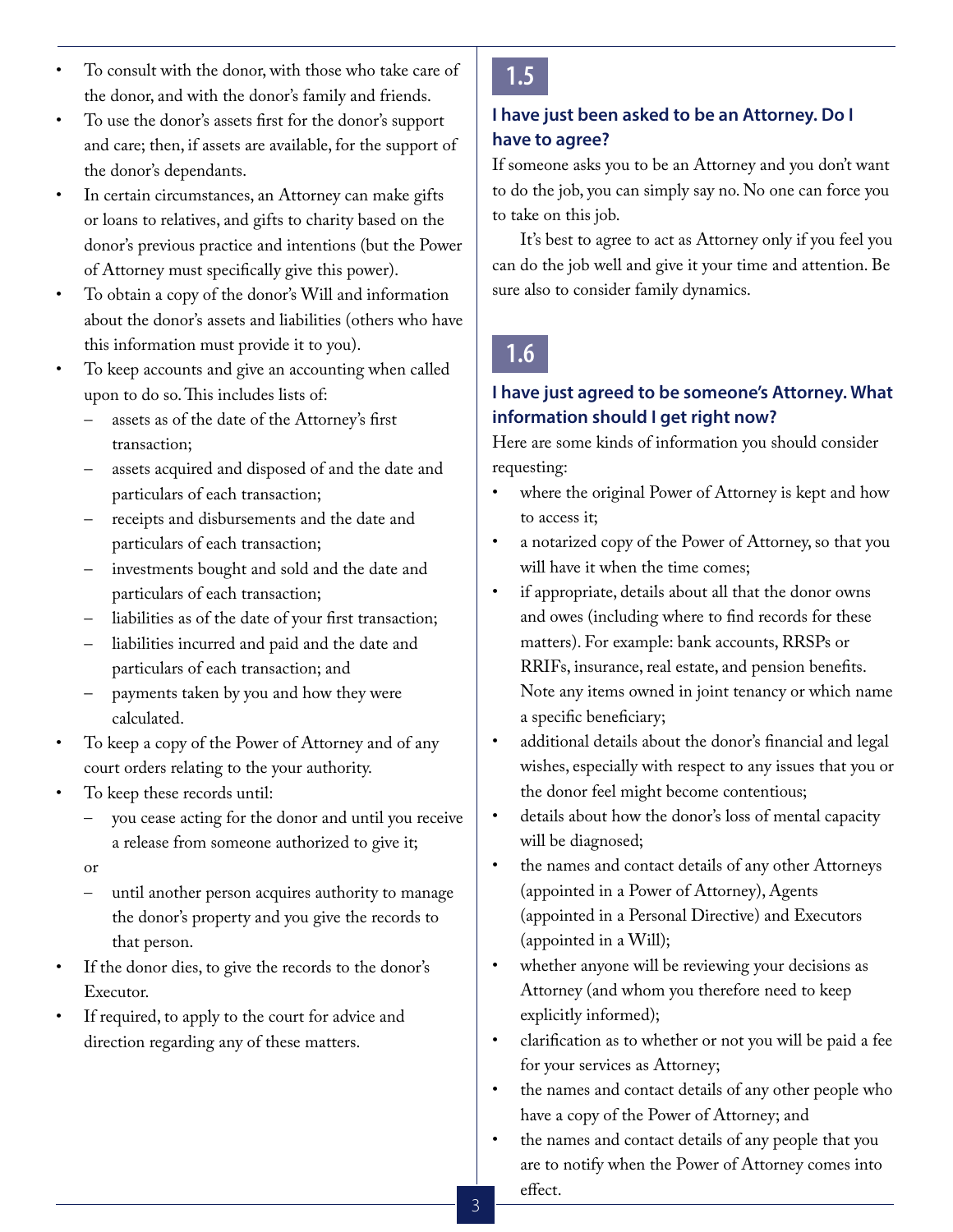# **I have just agreed to be someone's Attorney. Is there anything I should ask the donor to do in order to make my job easier when the time comes?**

You should consider asking the donor to:

- keep an up-to-date, detailed record of all that s/he owns and owes and let you know where this updated list can be found;
- if she or he has property outside of Alberta, ensure that the Power of Attorney will be accepted in that jurisdiction (and, if not, to make another Power of Attorney that would be valid in that jurisdiction);
- explain his or her plans to family members, the beneficiaries, or anyone who may be affected by your appointment as Attorney; and
- let you know of any updates or changes to his or her Power of Attorney, Personal Directive, and Will (have him or her give you copies of any such documents).

# **1.8**

#### **I am receiving a gift under the donor's Will. Can I still be an Attorney?**

Yes. An Attorney can also be a beneficiary under the donor's Will.

As an Attorney, however, you must not let your entitlement under the Will cloud your judgment as to the donor's best interests while the donor is still alive. For example, if you are to receive a cash bequest under the Will, you cannot choose to set aside those funds simply to ensure that you will receive them once the donor dies. If it is in the donor's best interest that the funds be used during his or her lifetime, that is what you are obliged to do as the Attorney.

# **1.9**

#### **Can I get paid for being an Attorney?**

Often an Attorney does not accept a fee. This is common if the Attorney is a spouse, adult interdependent partner, family member, or close friend.

Any expenses the Attorney has while completing his or her duties are paid for out of the estate. Examples of expenses are photocopying, postage, and long-distance phone calls.

Sometimes the Power of Attorney states an amount that is to be paid to the Attorney as a fee. If it does, the stated amount is the maximum the Attorney can receive. If the Power of Attorney does not list any fee, the Attorney may apply to the court for "fair and reasonable" compensation. If there is more than one Attorney, the fee is split, but not necessarily equally. It depends on who does most of the work.

# **1.10**

## **I agreed to be an Attorney, but now I have changed my mind. Can I get out of the duties to which I had previously agreed?**

If the donor still has capacity, you can change your mind at any time. Let the donor know as soon as possible so that s/he can make a new Power of Attorney, if required.

You can also resign later, after the donor has lost capacity. The law says, however, that in order to do so, you must apply to court for permission to leave the role (this is known as "renouncing").

You may **not** appoint someone else to act in your place. If there is a co-Attorney, s/he can take over. If there is no co-Attorney but the Power of Attorney identifies an alternate Attorney, then that person may take your place. If there is no alternate named, someone will have to apply to the courts to become a trustee (this is known as a Trusteeship Application).

If you have any doubts about taking on the duties and responsibilities of an Attorney, you should formally hand over your responsibilities before you assume control of the estate.

*Being named as an Attorney is a big undertaking requiring a considerable amount of time, energy, and careful attention to detail. It can also involve a significant amount of diplomacy.*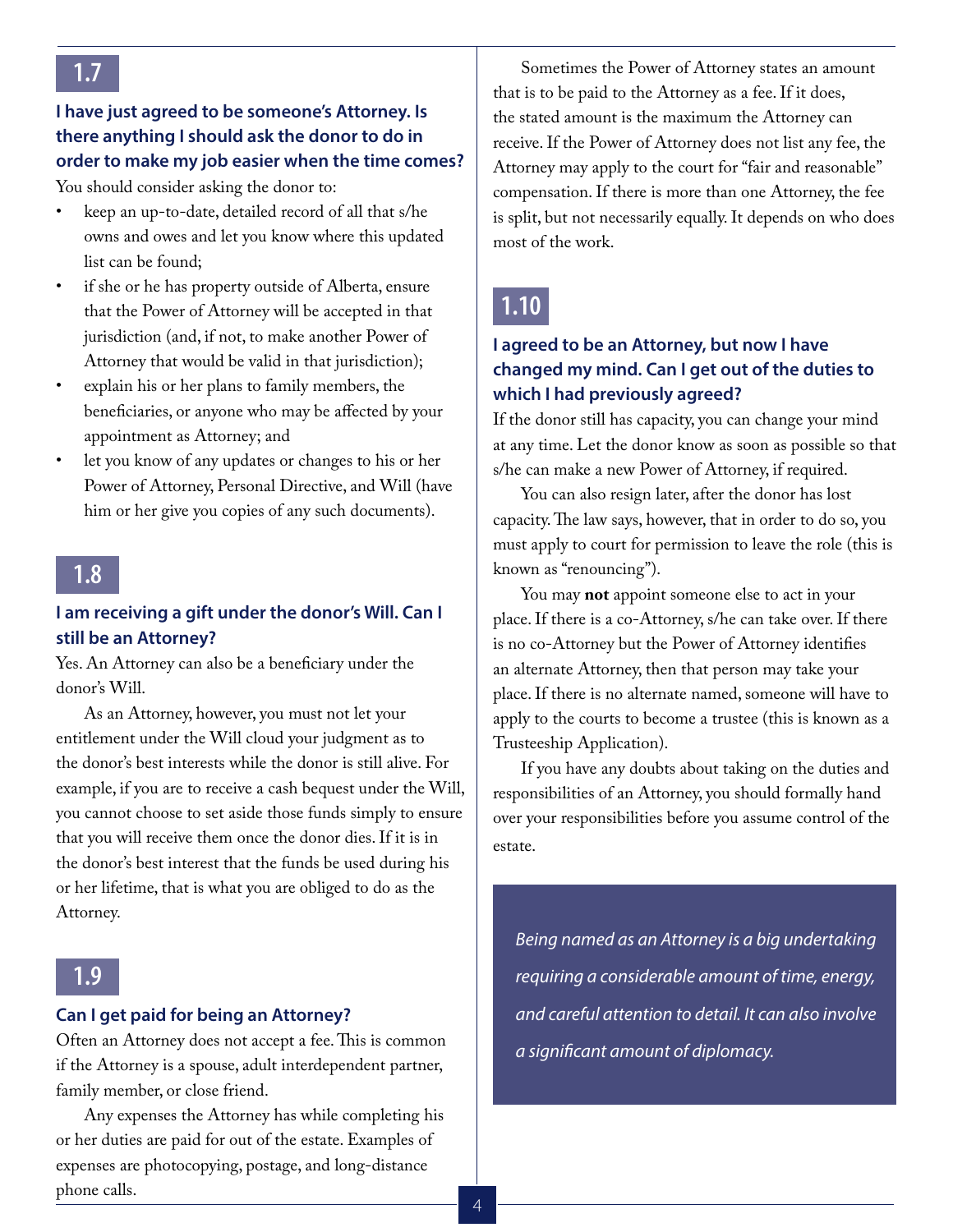# <span id="page-4-0"></span>**2.1**

## **How does an Enduring Power of Attorney come into effect? What is this Declaration of Incapacity?**

There are two ways that an Enduring Power of Attorney can come into effect:

1. it can commence immediately (or at a set future date) and continue after the mental incapacitation of the donor;

or

2. it can come into effect only when the donor has been determined to be incapable of managing his or her property (this is also known as a "Springing Power of Attorney").

A Declaration of Incapacity is required for the second kind of Enduring Power of Attorney. This declaration confirms that a donor of a Power of Attorney no longer has the mental capacity to make decisions on his or her own behalf. These forms are available from hospitals, care facilities, and doctors.

Who is to sign the Declaration of Incapacity is determined first by looking at the provisions of the Power of Attorney itself. If the Power of Attorney names one or more people who are to make the determination as to capacity, it is the named person(s) who must sign the declaration. If the Power of Attorney does not indicate who is to make the declaration, then two medical practitioners must complete the form.



## **How do I confirm that I was named as the Attorney?**

It is best to have the original Power of Attorney. If this is not possible, you should have notarized copies of the original. Most financial institutions and agencies will ask for a notarized or certified copy of the document.

If the original Power of Attorney is not at the donor's home, it may be in a safety deposit box or at the office of the lawyer who drafted it.

To look in the safety deposit box, phone the bank and make an appointment. Take the key, the Declaration of Incapacity, and your own identification. If the Power of Attorney is there and names you as Attorney, the bank should let you take the document.

# **2.3**

## **What if I can't find the Power of Attorney?**

If you have checked in the donor's safety deposit box(es) and lawyer's office and you still can't find the Power of Attorney, check with the donor's relatives and close friends. They may know where it can be found.

Without at least a copy of the Power of Attorney, it is impossible to proceed. You must apply to the court for what is called "trusteeship." You become the trustee rather than the Attorney. More information can be found on the Alberta Courts website listed at the back of this booklet.

# **2.4**

# **I found a Power of Attorney that is handwritten, signed, and dated, but no one else witnessed it. Is it valid?**

No. In Alberta, although a Power of Attorney can be handwritten, all legal requirements must be met. This includes the signature of at least one witness.

# **2.5**

## **What happens if there is more than one Power of Attorney?**

Usually, there is only one valid, binding Power of Attorney. Generally, the binding Power of Attorney is the one that is both the most recent and meets all legal requirements.

#### **Example**

- A donor wrote an Enduring Power of Attorney in 1999; it met all of the legal requirements.
- The donor wrote a new Enduring Power of Attorney in 2007; it attempted to revoke the 1999 document, but not all legal requirements were met.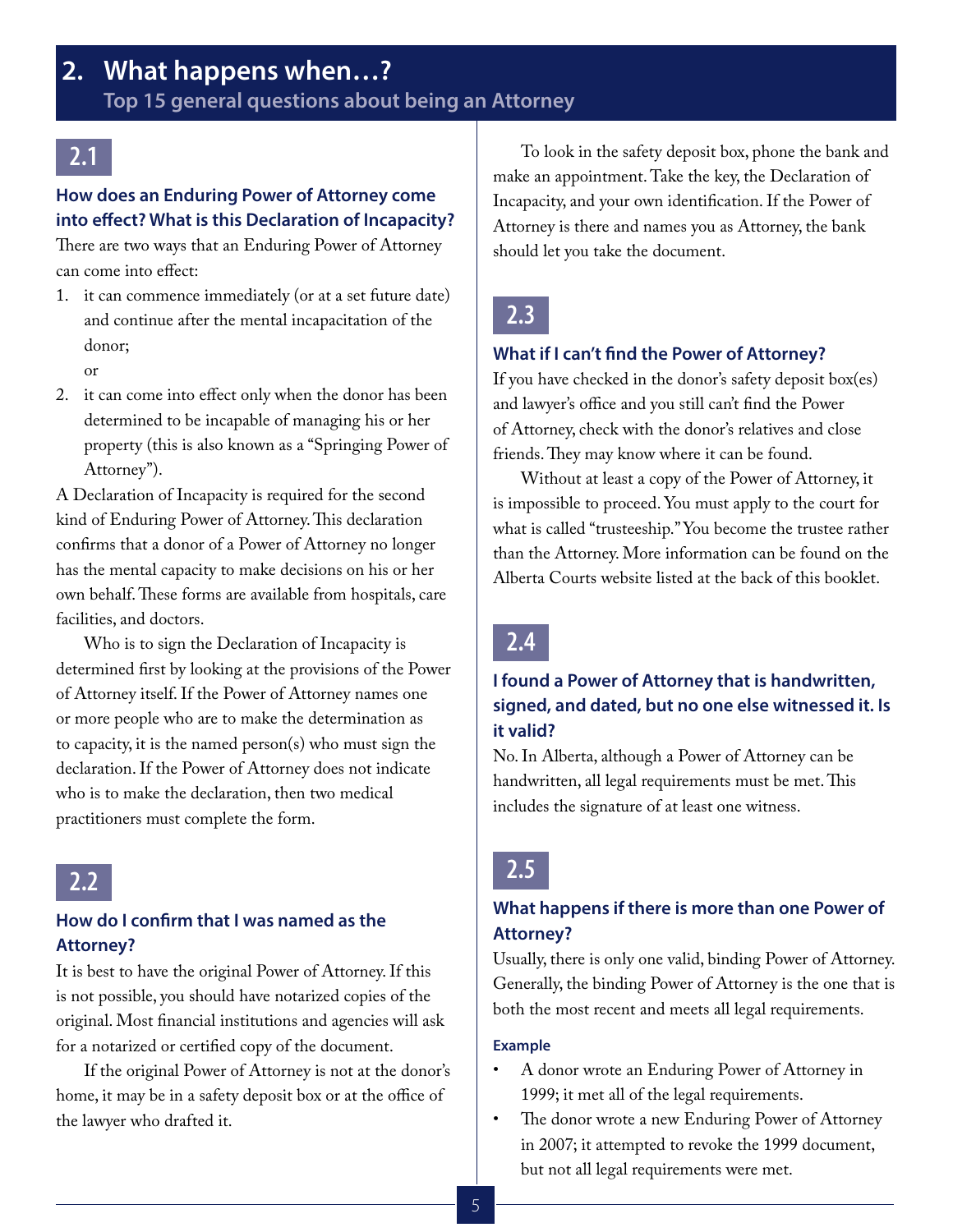The 1999 Enduring Power of Attorney is the valid one.

As Attorney, you must make the appropriate effort to ensure you are working with the correct document, as it is your job to do your best to ensure the wishes of the donor are carried out.

Sometimes, however, which document is the official one may be disputed. For example, there may be a claim that the most recent Power of Attorney was written when the donor did not have capacity. A court may have to decide.

If there is more than one Power of Attorney and they can be read together (that is, they do not conflict), a court may take into account the provisions of both, but this is extremely rare.



## **If the Power of Attorney was made in another province, is it still valid?**

If a donor made a valid Power of Attorney in another province, an Attorney may be able to act under that power. The process may be more complicated, however. It is a good idea to make a new Power of Attorney when you move to another province.

# **2.7**

## **I was named in a Power of Attorney completed on forms provided by a bank. Does that make me an Attorney for other purposes as well?**

No. A Power of Attorney completed on bank-specific forms will only apply to assets held at that bank.

# **2.8**

## **I was named in a general Power of Attorney, and now the Donor's financial institution won't accept the Power of Attorney. They say that they only accept Powers of Attorneys completed on their own institution's forms. Can they do this?**

No. As long as the Power of Attorney has met all of the legal requirements outlined in the Alberta Powers of Attorney Act, it is a valid instrument. Consider asking to speak to a supervisor about this issue.

# **2.9**

**I was named in a general Power of Attorney, and now the Donor's financial institution won't accept the Power of Attorney without proof that is was completed by a lawyer. They say that I have to make a Trusteeship application instead. I'm not sure if the Power of Attorney was completed by a lawyer and, even if it was, I have no proof of this. Can they do this?**

No. The Alberta Powers of Attorney Act does not require that a lawyer be involved in the making of Powers of Attorney. As long as the Power of Attorney has met all of the legal requirements outlined in the Alberta Powers of Attorney Act, it is a valid instrument and should be accepted by financial institutions. Consider asking to speak to a supervisor about this issue.

# **2.10**

## **As an Attorney, which property is it that I have power over?**

As an Attorney, you will have power over the property that the donor has specified in the Power of Attorney.

For example, if the Power of Attorney says that you have power over the donor's stock portfolio, that is what you will have power over. In this scenario, you would not have the power to sell the donor's home.

If, on the other hand, the donor has given you very broad powers (for example, using words like "everything that I can legally do"), you may have power over investments, vehicles, bank accounts, pensions, business assets, insurance policies and so on. You would also have the right to start or defend a lawsuit with respect to any of these matters.

*Unless the Power of Attorney restricts the Attorney's powers, the Attorney will be able to do almost anything that the donor could have done concerning his or her finances.*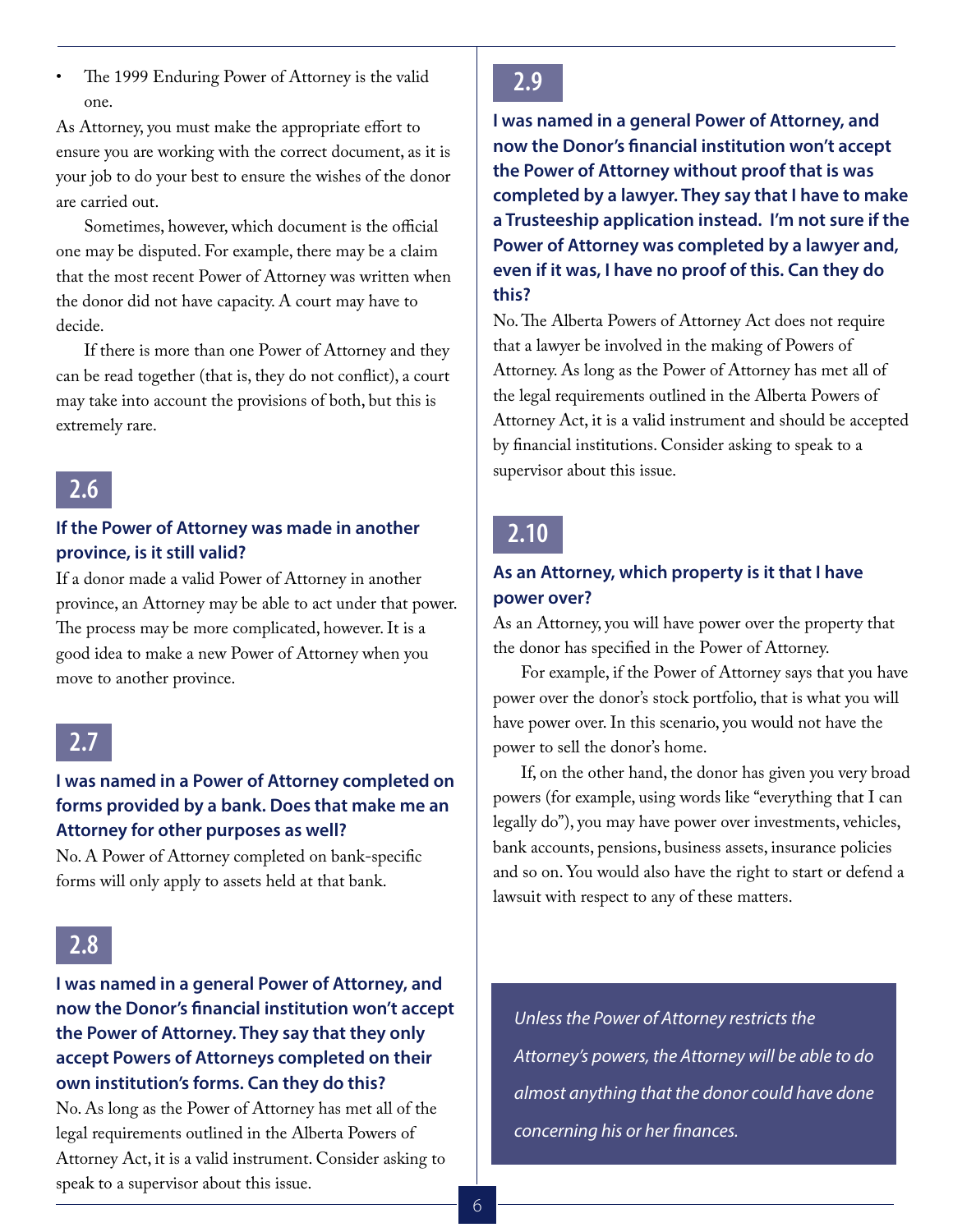## **I have heard that even broad powers are governed by law. What does this mean?**

Unless the Power of Attorney restricts the Attorney's powers, the Attorney will be able to do almost anything that the donor could have done concerning his or her finances.

However, Attorneys are governed by the provisions of the Alberta *Trustee Act*. This Act restricts some of the kinds of actions that an Attorney can take. For example, when investing the funds of the donor, an Attorney may only choose certain kinds of investments. For more information, please consult the *Trustee Act* or a lawyer.

# **2.12**

#### **Are there things that an Attorney can never do?**

Yes. By law, an Attorney cannot change the donor's Will, make a new Will for the donor, or give a new Power of Attorney on behalf of the donor.

In addition, Attorneys are governed by the provisions of the Alberta *Trustee Act*. This Act restricts some of the kinds of actions that an Attorney can take.

Furthermore, an Attorney must always act in the best interests of the donor and must never do anything to financially hurt the donor.

# **2.13**

## **The donor has property outside of Alberta. What do I do about that?**

If a donor has made a valid Power of Attorney in Alberta, that power may be valid in other provinces, but it is possible another province or country may have different laws and choose not to accept it. If the property is real estate, the Power of Attorney must specifically give you the power to sell it. You should check with a lawyer in the place where the donor has real estate.

# **2.14**

## **Can I get help from professionals with my duties as an Attorney?**

Yes. Although many Attorneys do the work themselves, an Attorney can get help from friends and family members and also from a lawyer, accountant, or other professionals.

Even if an Attorney obtains such help, the Attorney is the person who remains legally responsible. The Attorney must make the decisions, watch over everything, and keep accurate records.

# **2.15**

## **If I do get help with my duties as an Attorney, who pays for that help?**

Reasonable professional fees are paid out of the estate. You should ask beforehand about costs, the amount of time involved, and the service provided.

# **2.16**

## **As an Attorney, am I ever required to have an appraisal of one or more assets?**

There are no situations in which the law requires that any assessments be carried out. For your peace of mind, however, you may wish to obtain an assessment when you are selling or disposing of valuable assets or things such as real estate, collectables and antiques. The cost of appraisals will be covered by the estate.

# **2.17**

#### **When does my responsibility as Attorney end?**

An Enduring Power of Attorney generally lasts until the **first** of the following:

- the donor dies:
- the donor revokes it (if s/he has capacity);
- the donor recovers sufficiently to resume control of his or her own affairs;
- a court determines that the Power ceases to have effect;
- or
- you (the Attorney) die or quit.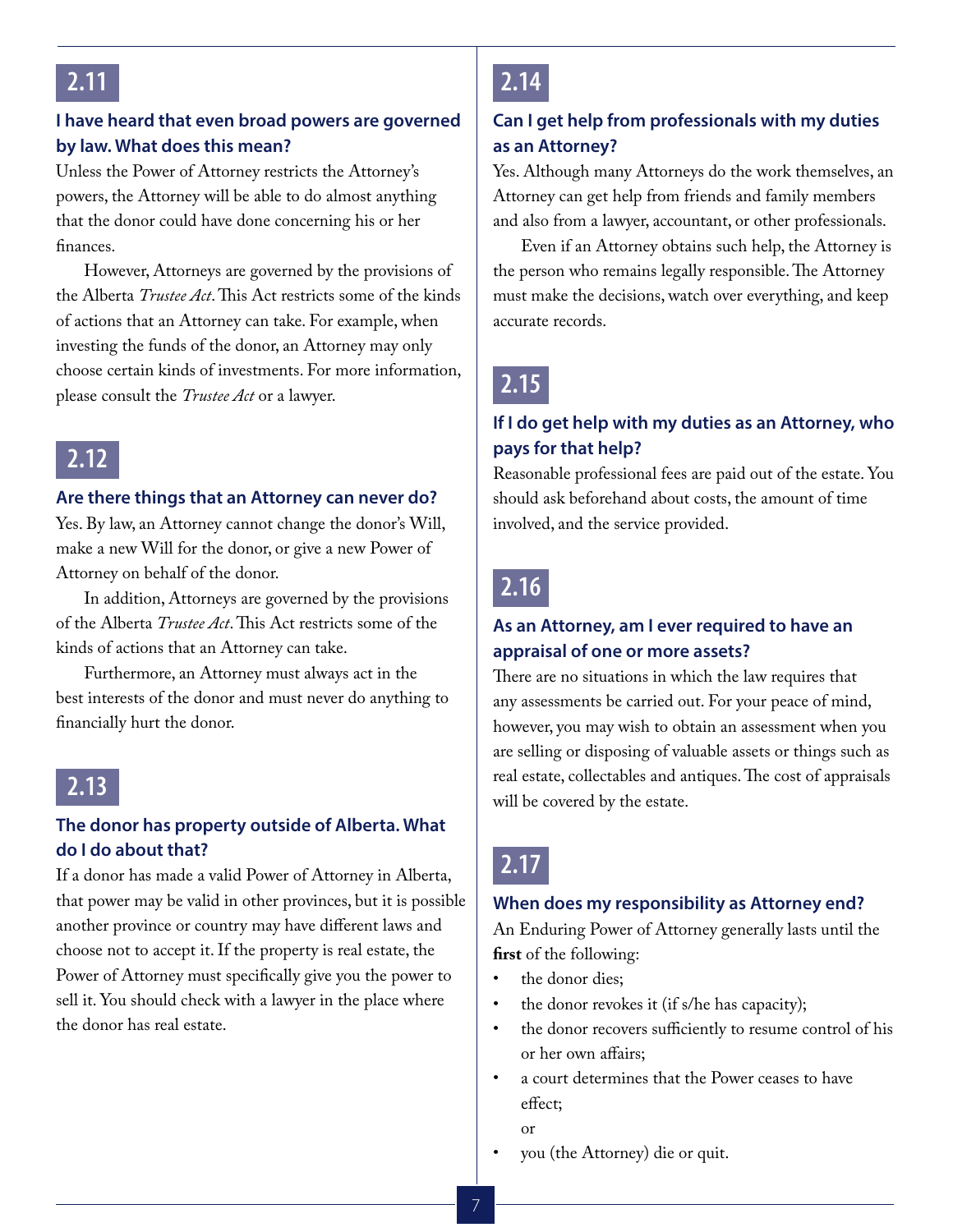# <span id="page-7-0"></span>**3. How can it go wrong?**

**Top 5 questions about the most common problems**

## **3.1**

#### **What if I have disagreements with the other Attorneys?**

If the Attorneys do not agree, it may cause problems. For example, if one Attorney wants to the sell the house and the other disagrees, there will be no sale. If you have serious disagreements with other Attorneys you may need to contact a lawyer. Disputes may have to be settled in court.

If there is more than one Attorney, you are legally responsible for what the other Attorney does. For example, if the other Attorney takes funds from the estate, you have to make up the loss. You can then sue the other Attorney.

# **3.2**

#### **What if the donor's family members are fighting?**

How you proceed within the direction of the Power of Attorney is up to you, but keeping the peace may help avoid even more problems later. Setting a plan, then sharing that strategy with all the affected loved ones at the same time, may build trust and provide a setting where they hear each other ask questions and get answers. Keeping all the affected loved ones informed also helps develop confidence in your actions. Ultimately, however, disputes may have to be settled in court.

If you are the Attorney and the donor's loved ones are not in agreement on how to proceed, you may also wish to obtain the advice of a lawyer.

*Keeping all the affected loved ones informed helps develop confidence in your actions.*

# **3.3**

#### **What if I do not exactly follow the directions in the Power of Attorney?**

An Attorney **must** follow the directions of the Attorney as expressed in the Power of Attorney (as well as the provisions of the *Trustee Act*)*.* If an Attorney fails to act reasonably, or acts in a way that is not at all consistent with the Power of Attorney or the *Trustee Act*, interested parties can take legal action to pursue a remedy. An Attorney who acts in an irresponsible manner may be liable for his or her actions.

As a result, it is best for the Attorney to keep the affected loved ones up-to-date and, where possible, ask them for input. If a dispute appears on a particular matter, it is advisable to proceed only with either the written agreement of the affected persons or a court order. (Remember, you can always ask a court for advice and direction.)

# **3.4**

#### **What happens if the donor's money runs out?**

If it appears that funds may run out, get immediate advice from a lawyer so that you do not become personally liable for the debts.

In addition, you may wish to contact governmental and social services agencies to find out whether there is funding for which you can apply.

Take these steps well in advance of the money actually running out.

# **3.5**

#### **What do I do if I think that I made a mistake?**

Remember that no one is perfect. That said, you are legally responsible for the financial situation of another person and the situation should be treated with great care. Consider talking to your lawyer about the issue and, if necessary, ask a court for advice and direction. This is done by a court application.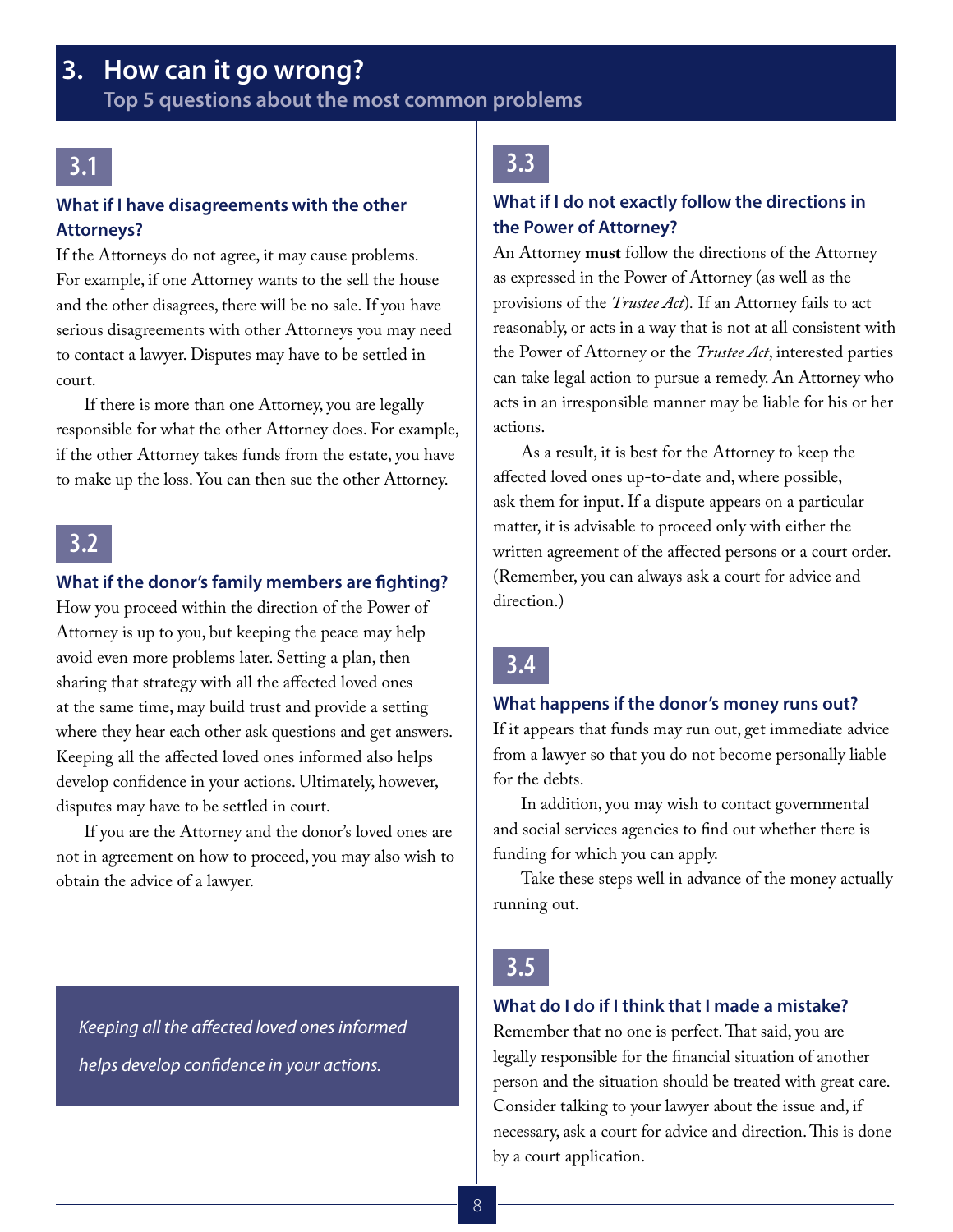# <span id="page-8-0"></span>**4. The time has come: where do I begin? Checklist: 10 steps upon the incapacity of the donor**

While being an Attorney does not have to be difficult, there are many details and you need to be organized. Here are the ten most common tasks that an Attorney should take when the donor loses capacity.

The sequence is not written in stone: it will depend on the situation. No two situations are exactly the same. Many of the steps occur at the same time, with much of the work required early in the process. It may seem like a lot to do in a short time, but you will find that one step leads to another. You may also wish to talk to someone you know who has been an Attorney.

You may wish to start a filing system, such as a binder, to keep track of all the matters that arise and the decisions that you make.

## **4.1**

## **Locate the original Power of Attorney and read it as soon as possible.**

Many people keep their original Power of Attorney in a safety deposit box. To look in the safety deposit box, phone the bank and make an appointment. Take the key, your copy of the Power of Attorney, and your own identification. Tell the manager of the financial institution that you are the Attorney and are looking for the original Power of Attorney. If you can't find the key, the box can be drilled open for a charge. If the Power of Attorney is there and names you as Attorney, the bank should let you take the document.

Some people leave the Power of Attorney with their lawyer. Problems can arise if they have not kept in touch with the lawyer or notary, who may have died, or moved, or sold the business.

Once you have the original, you may wish to have numerous notarized copies made, as most financial institutions will want to see (and often keep) a notarized or certified copy for their records.

*While being an Attorney does not have to be difficult, there are many details and you need to be organized.* 

# **4.2**

#### **Ensure that there is a proper Declaration of Incapacity.**

When an Enduring Power of Attorney comes into effect upon the incapacitation of the donor, this incapacitation must be proven. This is done with a document known as a Declaration of Incapacity.

A Declaration of Incapacity is a written document that confirms that a donor of a Power of Attorney no longer has the mental capacity to make decisions on his or her own behalf. These forms are available from hospitals, care facilities, and doctors.

The Power of Attorney may indicate who is to sign the Declaration of Incapacity. If the Power of Attorney names one or more persons who are to make the determination of capacity, the named person(s) must sign the document. If the Power of Attorney does not designate who is to make the declaration, then two medical practitioners must complete the form.

When completing this document, ensure that all portions are clearly filled in and that both a date and the appropriate signatures are included. Also be sure that the document is consistent with the provisions of the Power of Attorney.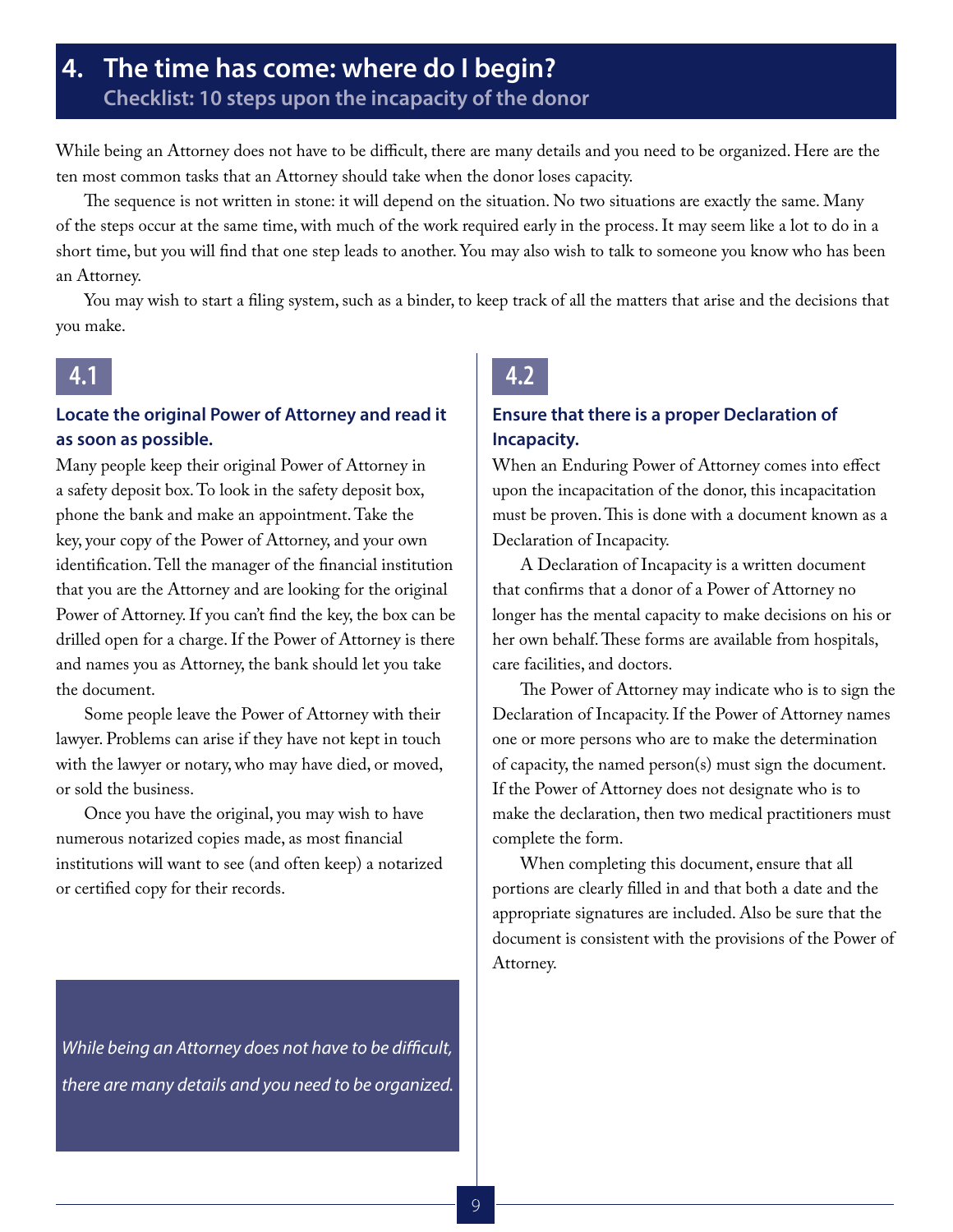#### **Immediately inform everyone who needs to know.**

When a Declaration of Incapacity is issued, inform all the people who need to be notified. Make sure that you include **all** relevant parties. The Power of Attorney may provide a list of people to inform or the donor may have told you verbally. Regardless of your source, be sure to inform these parties in writing.

Keeping everyone informed helps develop confidence in your actions and may help avoid later complications.

## **4.4**

#### **Find out details about any Personal Directive the donor may have made.**

There are several reasons for doing this.

- If you are also the Agent appointed under a Personal Directive, you will want to know this as soon as possible, as you may have some immediate decisions to make on behalf of the donor.
- Assuming you are not the Agent and depending on the circumstances, you may have to start working immediately with this person on issues affecting the donor. For example, if the donor needs to be placed in a care facility, the personal aspects of that decision will fall to the Agent. However, since you are responsible for the finances, you will likely want input into the decision.
	- Even if immediate collaboration is not required, collaboration will likely be required at some point. Start building a working relationship as soon as your responsibility begins.

*The job of Attorney can be brief or it can go on for many years. Often, at the beginning of the process, it is impossible to tell which it will be. Either way, keeping organized and on top of your responsibilities will be key to your success.*

## **4.5**

#### **Find out details about the donor's Will.**

There are two main reasons for doing this.

- If you are also the Executor appointed under the Will, you will want to know if there are any potential conflict issues with respect to your roles and actions and address those immediately.
- Even if you are not the Executor appointed under the Will, the Will (and/or associated documentation) may contain information that can help you in your decision making while the donor is still alive. Examples:
	- If there are familial disputes, it is best to find out about them and start to address them as soon as possible.
	- If, in his Will, a donor left a family heirloom to his sister, you can attempt to ensure that the heirloom is not sold unless and until it is absolutely necessary for the care and best interests of the donor. If you did not know the details of the Will, that heirloom might have been the first item you liquidated.

# **4.6**

## **Determine the assets, payments, debts, and related issues, and start to list them.**

The job of Attorney can be brief or it can go on for many years. Often, at the beginning of the process, it is impossible to tell which it will be. Either way, keeping organized and on top of your responsibilities will be key to your success.

Determine the donor's assets and liabilities by going through the donor's important documents and writing to financial institutions, insurance companies, brokers, employers, and RRSP or RRIF trustees for information. Such a list is very effective for your own organization.

Specifically, make a list of:

- real property (the person's home, other land holdings);
- personal property (cash, jewellery, furniture, pension and death benefits, etc.);
- any assets owned in joint tenancy or tenancy in common;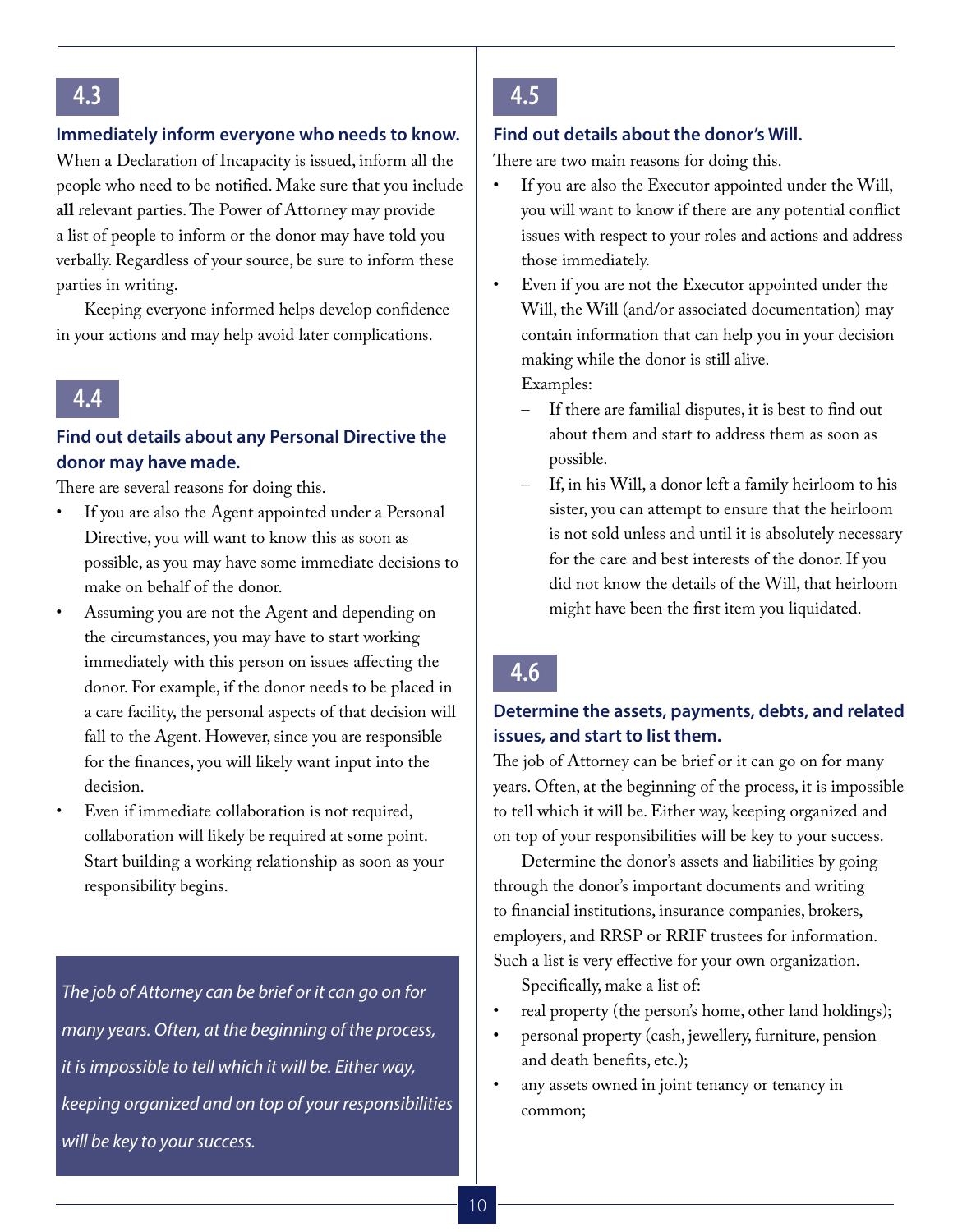- all debts, including monthly payments, financial responsibilities to dependants (such as spousal support or child support), including the dates by which they must be paid;
- any business assets and debts; and
- any other responsibilities (for example: if the donor was an Attorney for someone else).

Depending on the nature of the assets, your expertise, and the requirements of the circumstances, you may need to value assets. To determine the market value of the person's home, refer to the Property Assessment Notice. You may also wish to consult a real estate agent. For other assets you may need to contact an appraiser or dealer.

Specific tasks under this heading can include:

- compiling a complete list of assets and liabilities. Ensure that you include certificate numbers, registration particulars, maturity dates, interest rates, and payment frequency;
- if the donor was a victim of workplace accident or a crime, looking into any financial compensation that may result (for example: Workers' Compensation, or victims of crime fund);
- ensuring all financial institutions and other interested parties know, and have proof, of your status as Attorney;
- contacting current or previous employers to determine any benefits or insurance proceeds that may be available (such as disability);
- reviewing tax returns from past years and complete and file any previous outstanding T1 returns;
- acquiring all title documents for property, mortgages, share certificates, bonds, debentures, and guaranteed investment certificates;
- obtaining evaluations of real estate, securities, automobiles, and any personal property;
- reviewing insurance to determine adequacy of coverage and make changes if deemed necessary; and
- making sure all legitimate debts are, or continue to be, paid.

See Section 2 for general questions about this task.

# **4.7**

#### **Protect the assets.**

As Attorney, you are responsible for protecting the donor's assets for future use in his or her care and best interests. For example, you may want to make sure objects are insured and safe. You may wish to place valuable papers, cash, or jewellery in a safety deposit box. If the person owned a business, you will need to arrange for its ongoing and proper management.

Common steps to protect the assets include:

- gaining access to, and list contents of, the donor's safety deposit box(es);
- arranging for safe storage of valuable items;
- collecting any monies owed to the donor;
- gaining access to the donor's motor vehicle and ensure it is stored in a safe place until you decide what to do with it;
- gaining access to the donor's residence to take care of pets, make sure appliances are off, take in mail, mow the lawn, and collect the newspapers, and related tasks;
- if the donor was in a rental unit, and if appropriate, making arrangements with the landlord for the removal of the donor's property (or terminate lease or arrange sub-lease, depending on the circumstances);
- if appropriate, canceling donor's driver's licence, magazine and newspaper subscriptions, cable television, club memberships and telephone, and request refunds if applicable;
- if applicable, obtaining Canadian Pension Plan, or other pension plan, and/or disability payments;
- if applicable, and when the time comes, obtaining Old Age Security and Canada Pension Plan cheques;
- ensuring there is adequate health insurance coverage;
- obtaining information on outstanding credit card balances and cancel cards (if appropriate);
- if applicable, contacting Canada Post to reroute the donor's mail; and
- if applicable, ensuring change of address with all pertinent parties.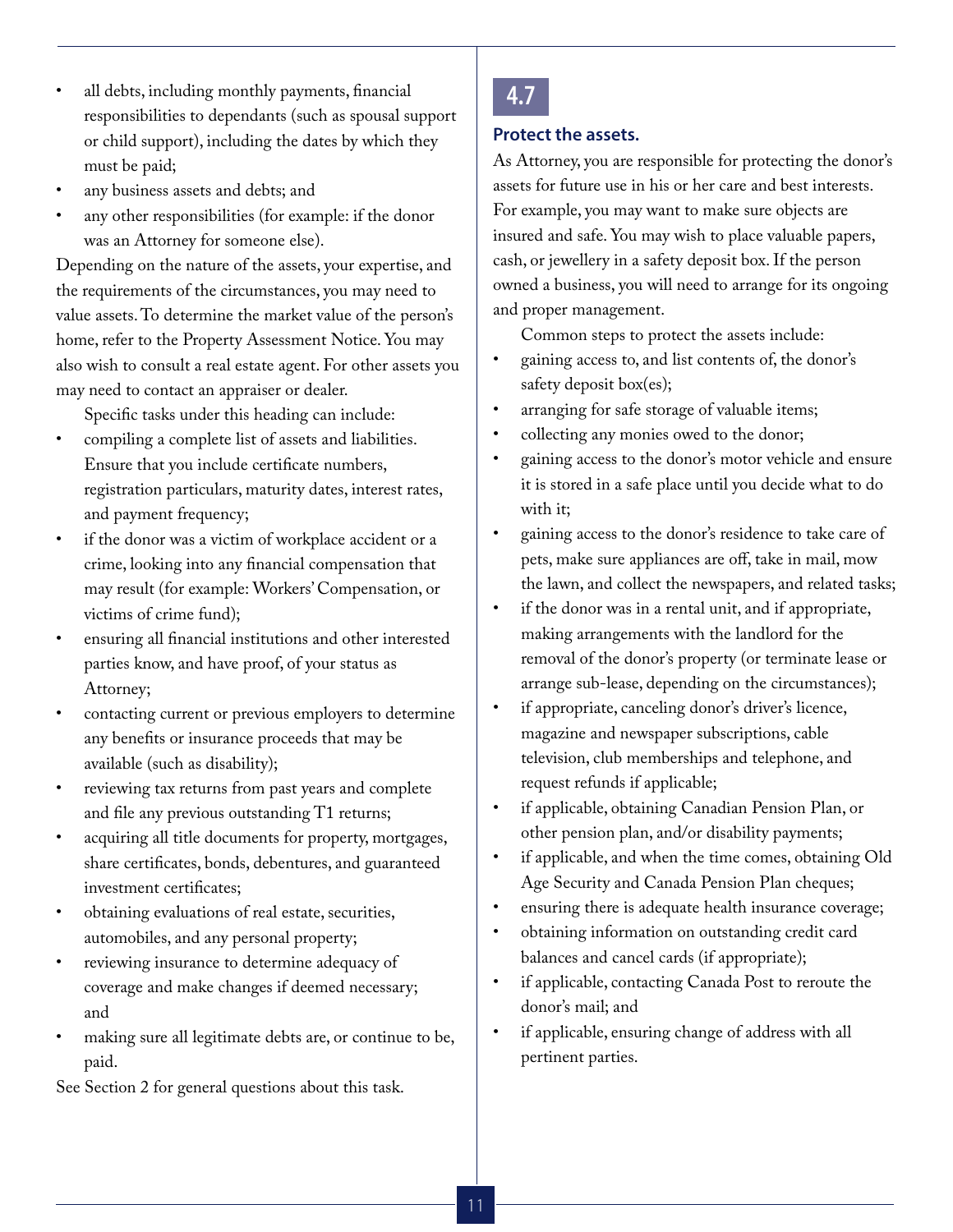## **4.8**

#### **Deal with the assets.**

Once you are ready, you must begin to deal with the assets. Exactly what you do with the various assets will be dependent on the particular circumstances of your case. In some instances, you will want to retain and/or invest assets. In other instances, you may want to liquidate and use the proceeds for the care of the donor. For assets in joint tenancy or tenancy in common, you will have to consult and/or negotiate with the co-owner.

Everything you choose to do—or not do—with the donor's property should be the result of careful consideration and should at all times be based on a complete understanding of your responsibilities as an Attorney. These responsibilities include:

- to act in the best interests of the donor (under Alberta legislation, this includes a duty to protect the donor's best interests);
- to consult with the donor, and with the donor's caregivers, family, and friends;
- to use the donor's assets, first for the support and care of the donor and then, if assets are available, for the support of the donor's dependants; and
- to make gifts or loans only if the Power of Attorney specifically says so and based on the previous practice and intentions of the donor.

Remember, if you are uncertain with respect to any of these matters, you can always seek the advice of a lawyer or apply to the court for advice and direction.

Also remember that if someone else has evidence suggesting mismanagement or theft or believes that you are mentally incapable of being an Attorney, they may ask the court to review your accounts and records. This process is called a "passing of accounts". They may also report the matter to the Public Trustee. This Office investigates allegations involving a mentally incapable person who is believed to be at serious financial risk.

*As Attorney, you are responsible for protecting the donor's assets for future use in his or her care and best interests.* 

## **4.9**

#### **Keep proper records.**

One of your duties as Attorney is to keep complete and detailed financial records. There are numerous reasons for this.

- Under the terms of the Power of Attorney, you may have to provide a financial report to the donor on a regular basis.
- Under the terms of the Power of Attorney, you may have to provide a financial report to one or more other interested parties on a regular basis.
- Even if the Power of Attorney does not require regular reporting to anyone, the donor can ask for a financial report at any time, and, by law, you are required to provide it.
- If someone else has evidence suggesting mismanagement or theft or believes that you are mentally incapable of being an Attorney, they may ask the court to review your accounts and records. This process is called a "passing of accounts". They may also report the matter to the Public Trustee. This Office investigates allegations involving a mentally incapable person who is believed to be at serious financial risk.
- Regardless of the length or complexity of the task, keeping organized will help make your job easier. This in turn will amount to less stress on you.

Keeping complete and detailed accounts includes keeping lists of:

- the donor's assets as of the date of the Attorney's first transaction;
- assets acquired and disposed of and the date and particulars of each transaction;
- receipts and disbursements and the date and particulars of each transaction;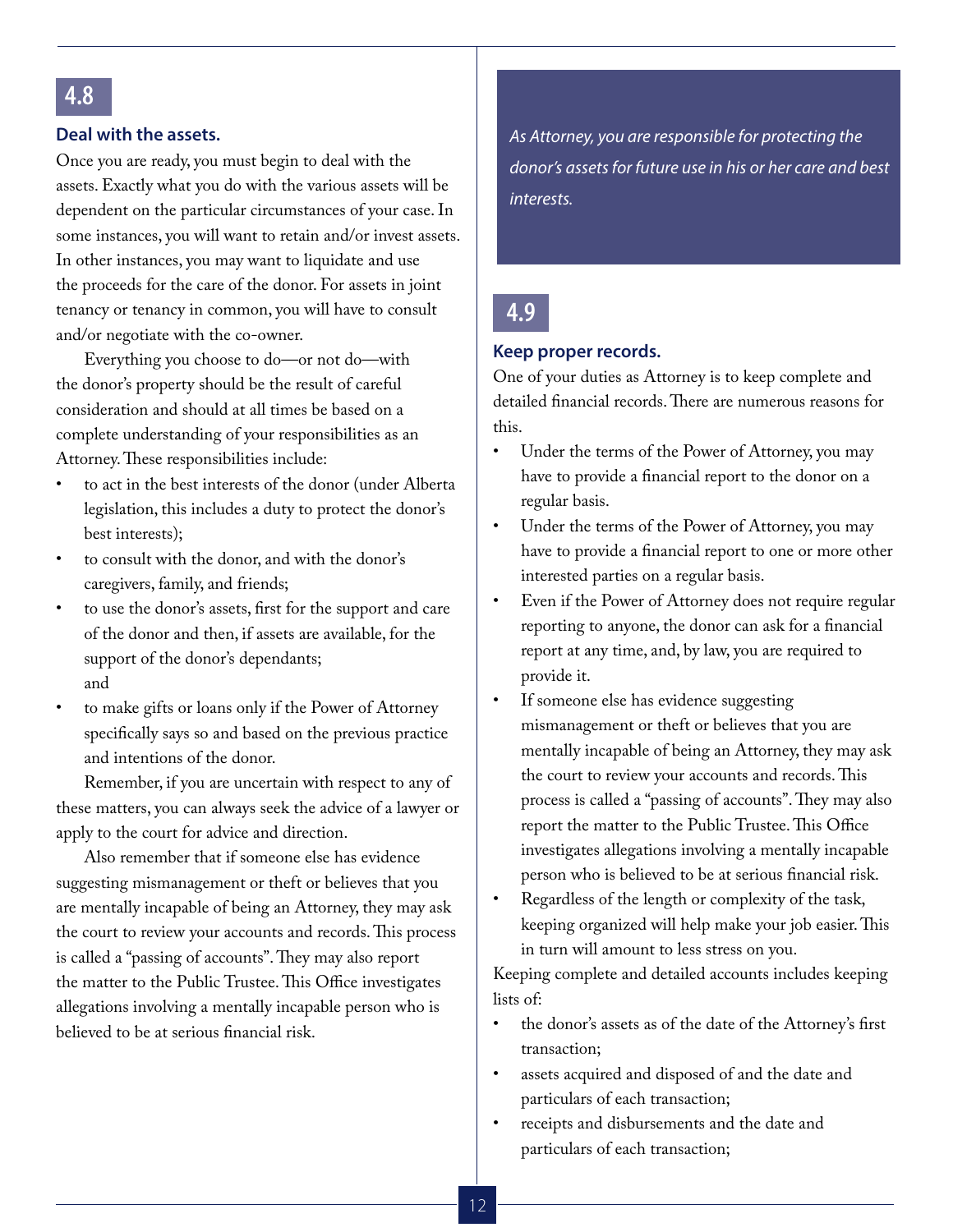- investments bought and sold and the date and particulars of each transaction;
- the donor's liabilities as of the date of the Attorney's first transaction;
- liabilities incurred and paid and the date and particulars of each transaction; and
- payments taken by the Attorney and how they were calculated.

It also includes:

- keeping a copy of the Power of Attorney and of any court orders relating to the Attorney's authority;
- keeping all of these records until you cease to act for the donor and until you receive a release from someone authorized to give it, **or** until another person acquires authority to manage the donor's property and you give the records to that person; and
- if the donor dies, giving the records to the donor's Executor.

*Although you cannot keep everyone happy all of the time, and it is not your responsibility to do so, there are certain things you can do to help minimize the possibility of strife.*

# **4.10**

#### **Keep people informed.**

The job of Attorney can be brief or it can go on for many years. Often, at the beginning of the process, it is impossible to tell which it will be. Over the years, you may be dealing with many of the donor's loved ones and caregivers. Everyone will have their own ideas about the best interests of the donor and what the donor would or would not have wanted. Interpersonal problems are bound to arise.

Although you cannot keep everyone happy all of the time, and it is **not** your responsibility to do so, there are certain things you can do to help minimize the possibility of strife.

- Consider providing the closest loved ones with a copy of the Power of Attorney (unless the Power itself says otherwise).
- Remain aware of any dispute between loved ones, as this may help you put a stop to issues before they arise.
- Show respect and consideration for the opinions and thoughts of others. You are ultimately responsible and you must make the decisions that your duty requires. A positive attitude towards others, however, can sometimes help with decisions that you know will be met with some disapproval.
- Keep loved ones informed of big decisions and the reasons for them. Often giving warning or an explanation of something people might disagree with can help lessen the blow (which may amount to less negative feedback to you). Also, loved ones like to feel that they know what is going on. Keeping all the affected loved ones informed also helps develop confidence in your actions. Bear in mind, however, that ultimately disputes may have to be settled in court.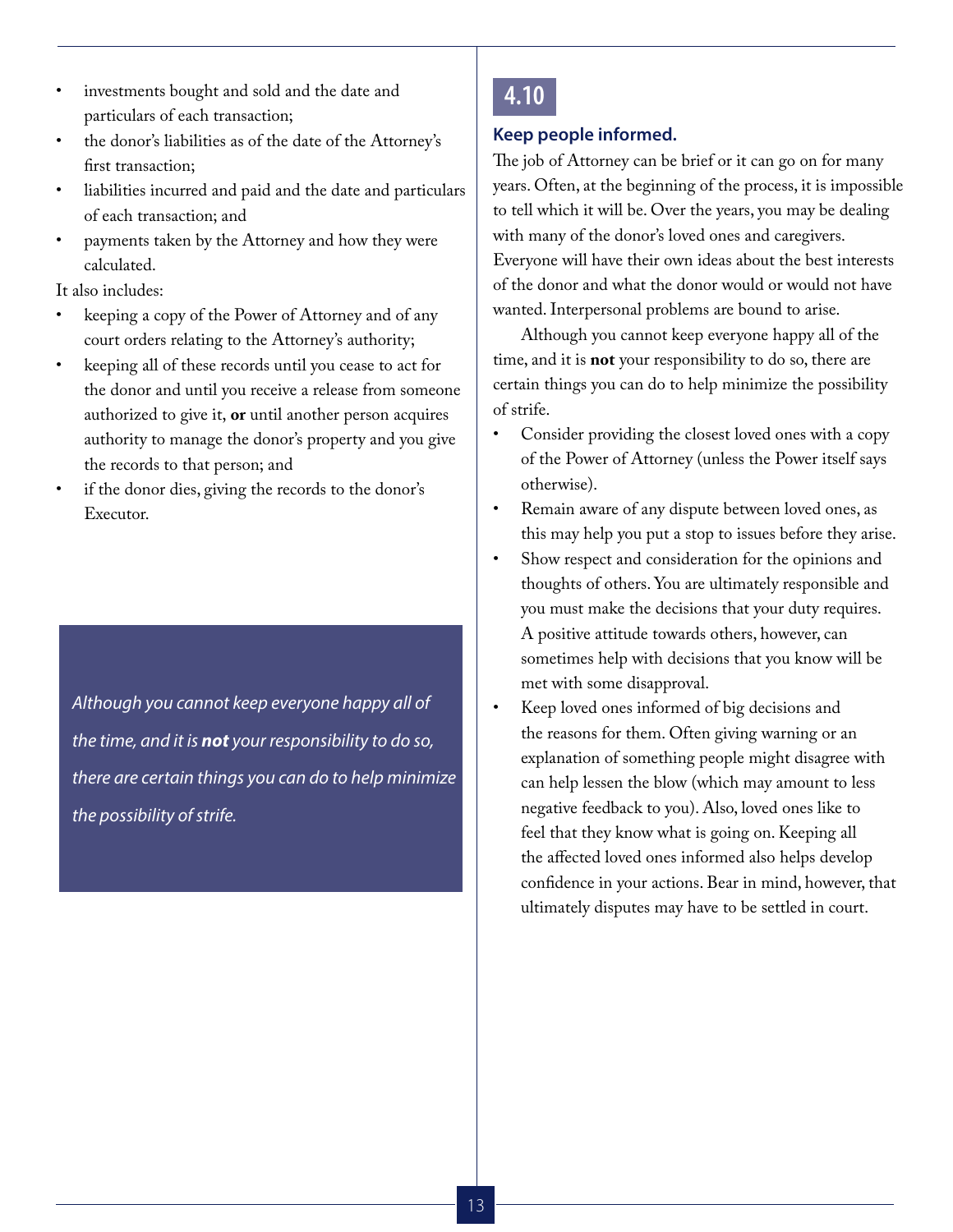# <span id="page-13-0"></span>**5. What do the words mean?**

**Glossary**

| adult interdependent<br>partner             | a person with whom you are in an adult interdependent relationship.                                                                                                                                                                                                                                                                                                                                                                                                                                                                                                                                                                                                                                                                                                                                                                                                                                                                                                                                                                                                                                                                                      |
|---------------------------------------------|----------------------------------------------------------------------------------------------------------------------------------------------------------------------------------------------------------------------------------------------------------------------------------------------------------------------------------------------------------------------------------------------------------------------------------------------------------------------------------------------------------------------------------------------------------------------------------------------------------------------------------------------------------------------------------------------------------------------------------------------------------------------------------------------------------------------------------------------------------------------------------------------------------------------------------------------------------------------------------------------------------------------------------------------------------------------------------------------------------------------------------------------------------|
| adult interdependent<br>relationship        | a term unique to Alberta and governed by the Alberta Adult Interdependent Relationships Act.<br>A "relationship of interdependence" is a relationship outside of marriage where two people:<br>share one another's lives;<br>$\bullet$<br>are emotionally committed to one another; and<br>function as an economic and domestic unit.<br>To meet these criteria, the relationship need not necessarily be conjugal (sexual). It can be platonic.<br>There are two possible ways for such a relationship to exist:<br>If you have made a formal and valid adult interdependent partner agreement with the other person (two people<br>that are related by either blood or adoption must enter into such an agreement in order to be considered adult<br>interdependent partners);<br>or<br>If you are not related by either blood or adoption and if you have:<br>- lived with the other person in a "relationship of interdependence" for at least three continuous years,<br>or<br>- lived with the other person in a "relationship of interdependence" of some permanence where there is a child<br>of the relationship (either by birth or adoption). |
| assets                                      | what a person owns. Assets can include things such as money, land, investments, and personal possessions such as<br>jewellery and furniture.                                                                                                                                                                                                                                                                                                                                                                                                                                                                                                                                                                                                                                                                                                                                                                                                                                                                                                                                                                                                             |
| <b>Attorney</b>                             | a person who is empowered to act on behalf of the donor under a Power of Attorney. This person does not have to<br>be a lawyer.                                                                                                                                                                                                                                                                                                                                                                                                                                                                                                                                                                                                                                                                                                                                                                                                                                                                                                                                                                                                                          |
| beneficiary                                 | a person or organization that you leave something to in your Will.                                                                                                                                                                                                                                                                                                                                                                                                                                                                                                                                                                                                                                                                                                                                                                                                                                                                                                                                                                                                                                                                                       |
| debts                                       | what a person owes. These can also be called "liabilities" and may include credit card balances, loans, and mortgages.                                                                                                                                                                                                                                                                                                                                                                                                                                                                                                                                                                                                                                                                                                                                                                                                                                                                                                                                                                                                                                   |
| <b>Declaration of</b><br><b>Incapacity</b>  | a written document that confirms that a maker of a Personal Directive and/or the donor of a Power of Attorney no<br>longer has the mental capacity to make decisions on his or her own behalf.                                                                                                                                                                                                                                                                                                                                                                                                                                                                                                                                                                                                                                                                                                                                                                                                                                                                                                                                                           |
| donor                                       | a person who gives a Power of Attorney.                                                                                                                                                                                                                                                                                                                                                                                                                                                                                                                                                                                                                                                                                                                                                                                                                                                                                                                                                                                                                                                                                                                  |
| <b>Enduring Power of</b><br><b>Attorney</b> | covers your financial affairs and allows the person you name to act for you even if you become mentally incapable. It<br>can either:<br>take effect immediately upon signing and continue if you become incapable of managing your financial affairs;<br>or<br>take effect only upon you becoming incapable of managing your financial affairs, or some other specified event<br>(this is also known as a "Springing Power of Attorney").                                                                                                                                                                                                                                                                                                                                                                                                                                                                                                                                                                                                                                                                                                                |
| <b>Executor or Executrix</b>                | the person (male or female), named in a Will, who is responsible for managing the estate and for carrying out the<br>instructions in the Will.                                                                                                                                                                                                                                                                                                                                                                                                                                                                                                                                                                                                                                                                                                                                                                                                                                                                                                                                                                                                           |
| joint tenancy                               | a type of ownership where any two or more persons (related or not) may equally own property and the property<br>passes to the survivor or survivors on the death of one (without flowing through the estate of the deceased).                                                                                                                                                                                                                                                                                                                                                                                                                                                                                                                                                                                                                                                                                                                                                                                                                                                                                                                            |
| liquid asset                                | an asset that is either cash, or easily converted to cash. Liquid assets in an estate would typically include: cash, bank<br>accounts, Guaranteed Investment Certificates, retirement savings plans, mutual funds, stocks, or mortgages owned.<br>Liquid assets are assets that are paper assets rather than physical or fixed assets, which would include: houses, cars,<br>furniture, or collections.                                                                                                                                                                                                                                                                                                                                                                                                                                                                                                                                                                                                                                                                                                                                                  |
| mental capacity                             | the ability to understand information that is relevant to the making of a decision and the ability to appreciate the<br>reasonably foreseeable consequences of the decision.                                                                                                                                                                                                                                                                                                                                                                                                                                                                                                                                                                                                                                                                                                                                                                                                                                                                                                                                                                             |
| tenancy in common                           | a type of ownership where any two or more persons (related or not) may own property, but, unlike joint tenancy, the<br>shares need not be equal, and there is no right of survivorship (on the death of an owner, the share does not flow to<br>the other tenant in common, but rather, flows through the estate of the deceased tenant).                                                                                                                                                                                                                                                                                                                                                                                                                                                                                                                                                                                                                                                                                                                                                                                                                |
| trust                                       | a part of an estate that is set up to ensure ongoing income for a beneficiary, usually a dependent child.                                                                                                                                                                                                                                                                                                                                                                                                                                                                                                                                                                                                                                                                                                                                                                                                                                                                                                                                                                                                                                                |
| trustee                                     | the person or company named to manage a trust.                                                                                                                                                                                                                                                                                                                                                                                                                                                                                                                                                                                                                                                                                                                                                                                                                                                                                                                                                                                                                                                                                                           |
| Will (or last Will and<br>testament)        | the properly signed, dated and wtinessed legal statement of a person's last wishes as to the disposition of his or her<br>property after death.                                                                                                                                                                                                                                                                                                                                                                                                                                                                                                                                                                                                                                                                                                                                                                                                                                                                                                                                                                                                          |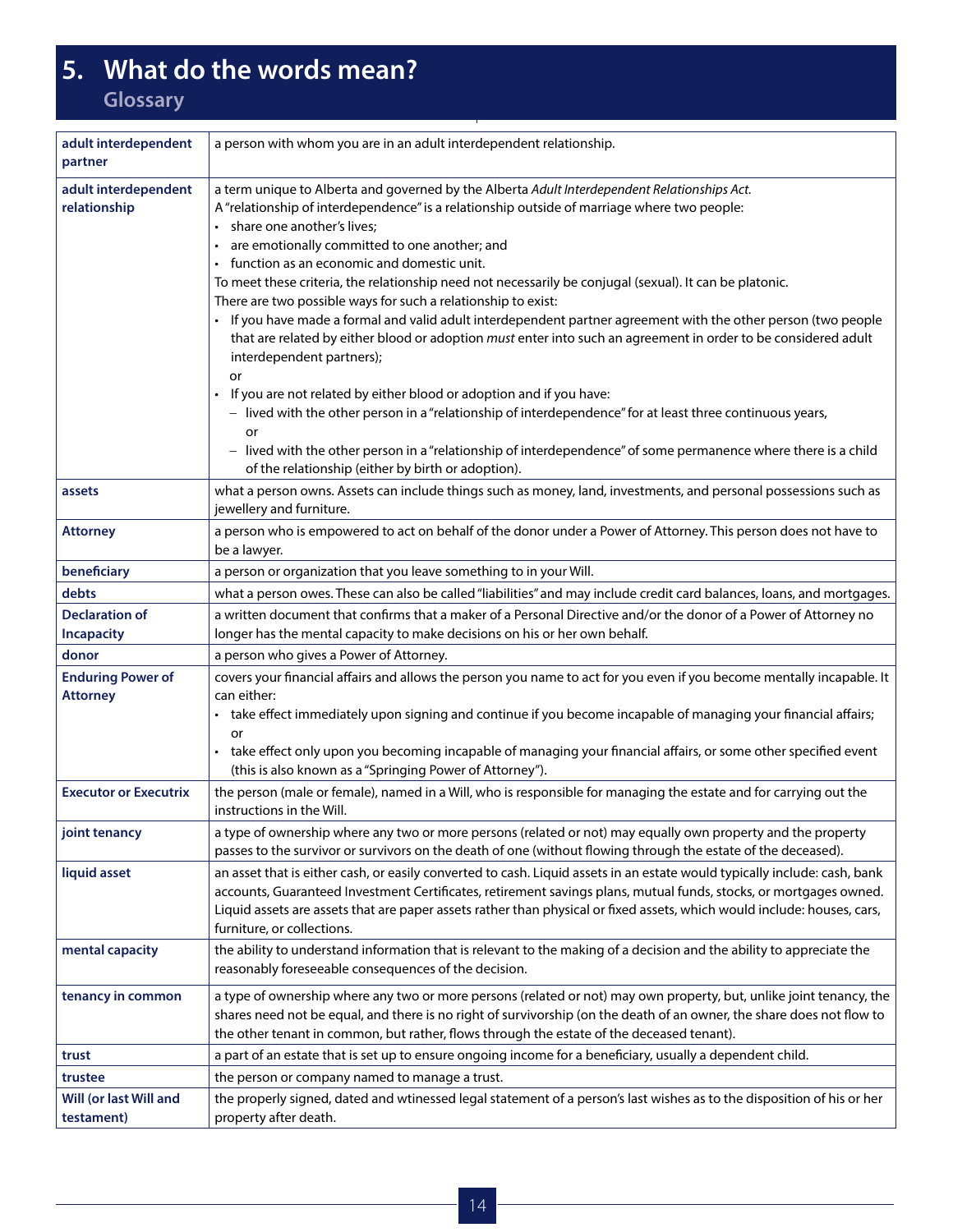# <span id="page-14-0"></span>**6. Where can I get more help?**

**Community resources**

#### **Acts**

For print copies of Acts or Regulations contact the Queen's Printer Bookstore:

780-427-4952 in Edmonton 403-297-6251 in Calgary Toll-free in Alberta, dial 310-0000 followed by the 10-digit phone number of the office you wish to contact Website: **www.qp.alberta.ca**

Electronic copies of Acts can be found by searching the alphabetical list at:

**http://www.qp.alberta.ca/Laws\_Online.cfm**

*Powers of Attorney Act Trustee Act Adult Guardianship and Trustee Act (AGTA)*

Electronic copies of Regulations can be found by searching the alphabetical list at:

#### **http://www.qp.alberta.ca/Laws\_Online.cfm**

*Adult Guardianship and Trusteeship Regulation (Ministerial) Adult Guardianship and Trusteeship Regulation* 

#### **Alberta Human Services**

*Enduring Powers of Attorney* Public information webpage **http://humanservices.alberta.ca/guardianshiptrusteeship/opt-represented-adults-enduring-powersof-attorney.html**

**Alberta Human Services** Guardianship and Trusteeship **[http://humanservices.alberta.ca/guardianship](http://humanservices.alberta.ca/guardianship-%0Dtrusteeship.html)[trusteeship.html](http://humanservices.alberta.ca/guardianship-%0Dtrusteeship.html)**

**Alberta Heatlh** Programs and services for seniors **www.health.alberta.ca/seniors.html**

#### **Alberta Supports Contact Centre**

Toll-free in Alberta: 1-800-644-9992 Edmonton area: 780-644-9992 For regional offices see: **[http://www.health.alberta.ca/seniors/](http://www.health.alberta.ca/seniors/%0Dcontact-seniors.html)**

**[contact-seniors.html](http://www.health.alberta.ca/seniors/%0Dcontact-seniors.html)**

## **Older Adult Knowledge Network www.oaknet.ca**

#### **Family Law Information Centre**

Call: 780-415-0404 For toll free access in Alberta dial: 310-0000 **http://www.albertacourts.ab.ca/fjs/flic.php**

#### **Legal Aid Alberta (Legal Services Centre)**

Provides free legal information and referrals to all Albertans and legal advice to eligible callers. The Legal Services Centre does not provide legal information or legal advice by e-mail. Toll-free in Alberta: 1.866.845.3425 To see the qualifications for free legal advice, visit: **www.legalaid.ab.ca/help/Pages/eligibility.aspx**

#### **Law Society of Alberta Lawyer Referral Service**

A Lawyer Referral Operator will provide you with the names of three lawyers in your area that you can consult. Each lawyer will provide a half-hour consultation free of charge.

Toll free: 1-800-661-1095 Calgary: 403-228-1722 **[http://www.lawsociety.ab.ca/public/](http://www.lawsociety.ab.ca/public/%0Dlawyer_referral.aspx) [lawyer\\_referral.aspx](http://www.lawsociety.ab.ca/public/%0Dlawyer_referral.aspx)**

#### **Student Legal Services**

A nonprofit, charitable organization of volunteer law students providing year-round free legal services to individuals unable to afford a lawyer. Call in advance.

11011 - 88 Avenue NW Edmonton, AB T6G 0Z3 Call: 780-492-8244 **www.slsedmonton.com**